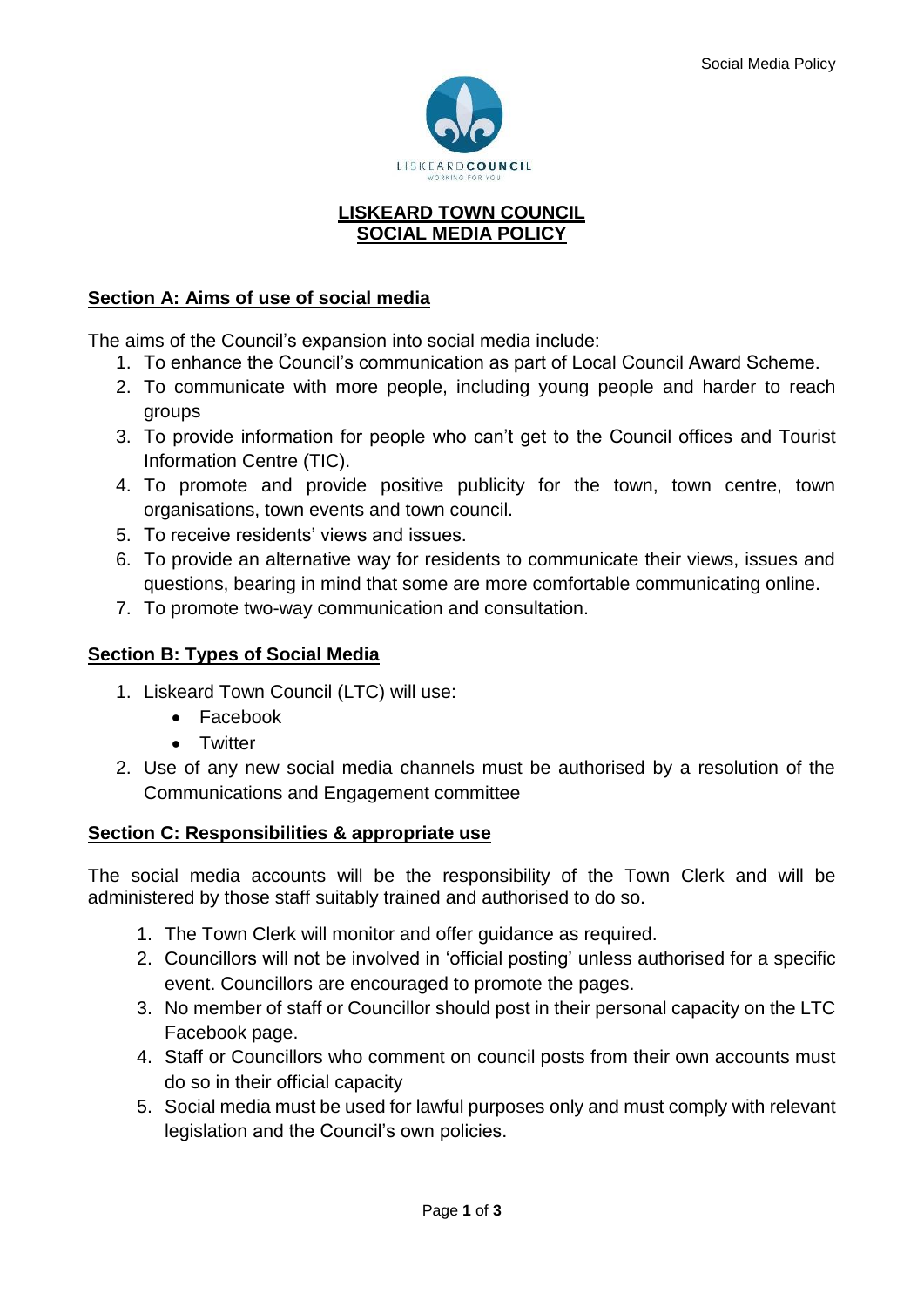- 6. Posts must not publish or link to any posts or content (text, images or video) that may result in actions for defamation, discrimination, breaches of copyright, data protection and confidence or other claims for damages. This includes but is not limited to material of an illegal, discriminatory, sexual or offensive nature that may bring the Council into disrepute.
- 7. Staff and members must not promote personal financial interests, commercial ventures or personal campaigns via town council social media accounts. Posts must not be of a political nature or for specific campaigning.
- 8. Be vigilant towards social engineering and phishing attacks through social media in the same way as you would email i.e. be cautious when receiving 'direct messages' which contain links.

### **Section D: Administration guidelines**

- 1. LTC will only 'like' or follow individuals and organisations appropriate to the role of the town council and its policies.
- 2. LTC will reply as appropriate where posts are not abusive/using inappropriate language.
- 3. Users who do post abusively or use inappropriate language will be warned once and then blocked or banned.
- 4. The decision of the Town Clerk will be final.

# **Section E: Content & style guidelines**

- 1. Official posts must express no personal opinions; only factual information or council policy.
- 2. In general, anything that would be allowed on the LTC noticeboards will be allowed on social media.
	- a. General content should include:
		- i. Regular items
		- ii. Next meeting: main topics.
		- iii. Major town events.
		- iv. Photos from events/engagements if available.
	- b. As and when items
		- i. Consultations*.*
		- ii. Elections reminder when and where to vote.
		- iii. Important public information (e.g. road closures etc.).
	- c. Periodic reminders
		- i. Allotments.
		- ii. Public Hall hire.
		- iii. Community grants budget.
		- iv. Notice-boards.
	- d. Details of the Eva Bowles, Philip Blamey and Alex Page Trusts.
- 3. Post using 'we' rather than 'I' to emphasise the corporate nature of the information.
- 4. Write clearly and courteously, keeping the tone formal but friendly. Postings should be in plain English.